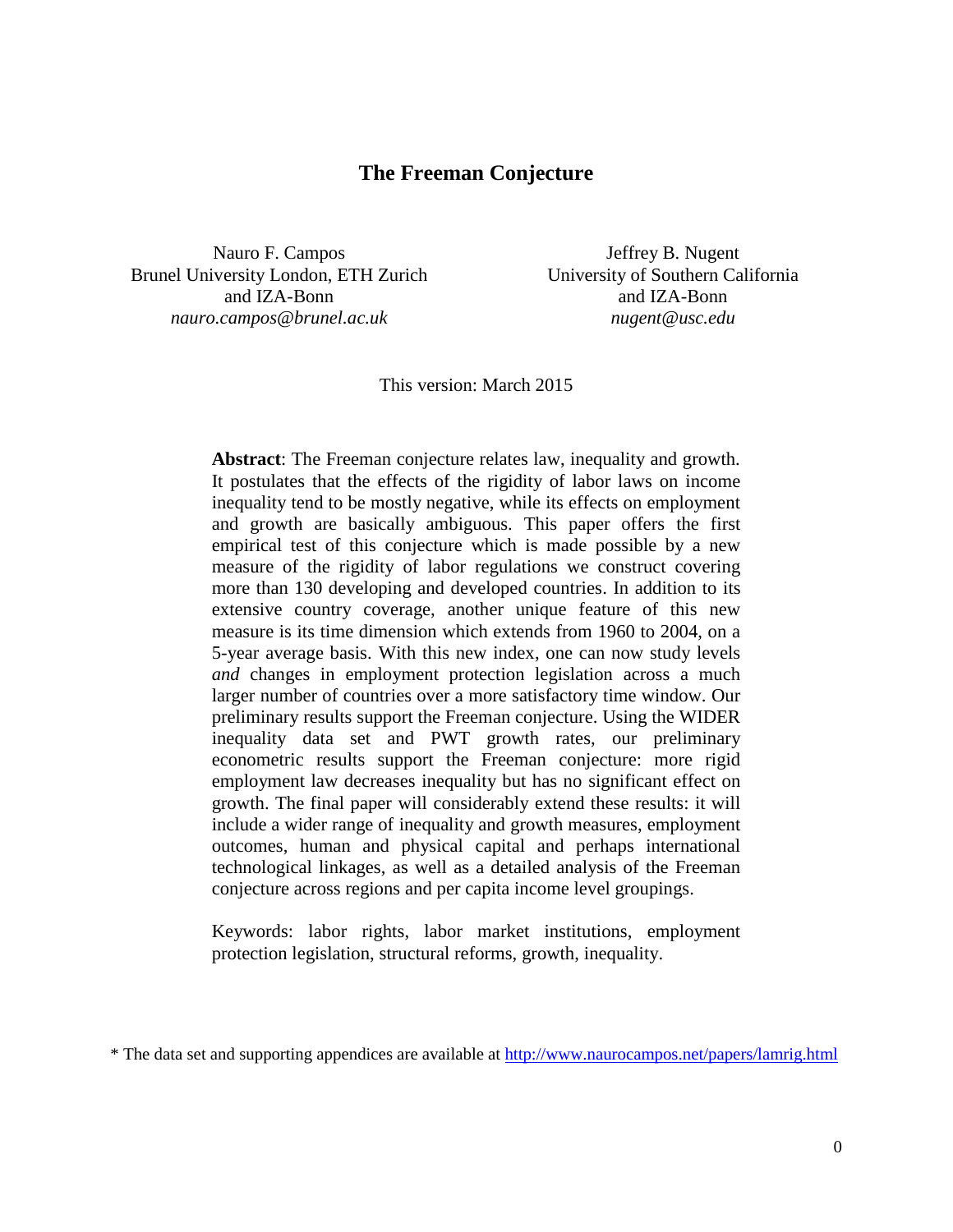In a series of important scientific contributions concerning the effects of labor laws and regulations, Richard Freeman argued that more rigid labor regulations "reduce the dispersion of earnings and income inequality" (Freeman 2008) and that their "effects on other aggregate outcomes, such as employment and unemployment are inconclusive" (Freeman, 2010.) The intuition for expecting an inverse relationship between employment protection legislation and income inequality is straightforward: labor laws protect jobs and earnings of the majority of the population (employees) against a minority (employers) hence keeping overall income inequality in check. The ambiguity of its growth effects is less clear-cut and can have many causes and underlying mechanisms. For instance, the relationship between employment protection laws and growth can be ambiguous because their rigidity, by hindering worker mobility, prolongs inefficient worker-firm matches which hurt economic growth (Autor et al. 2007, McLeod, 2011), but the effect can be the opposite if employment protection legislation reduces the turnover of highly skilled workers and promotes innovation (Agell, 1999; Acharya et al.2010.)

The availability of a new index of the rigidity of labor laws ("LAMRIG") provides a good opportunity for investigating these two hypotheses using exactly the same measure, country coverage, time window, data set, and econometric method (something we are not aware has been done previously). Table 1 has some baseline results. The first three columns of Table 1 display regressions with the Gini coefficient for income inequality as the dependent variable (from the UNU-WIDER data set), while columns 4 to 6 have the growth rate of per capita GDP as dependent variable (from PWT). Columns 1 to 3 support Freeman's expectation of a negative relationship between employment protection and inequality when our labor regulation rigidity index (LAMRIG) is used in each of the three alternative specifications. These results seem stronger than those by Calderón et al (2005) who find weak effects on inequality from both a *de jure* employment protection index (based on ILO conventions ratifications) and from *de facto*

1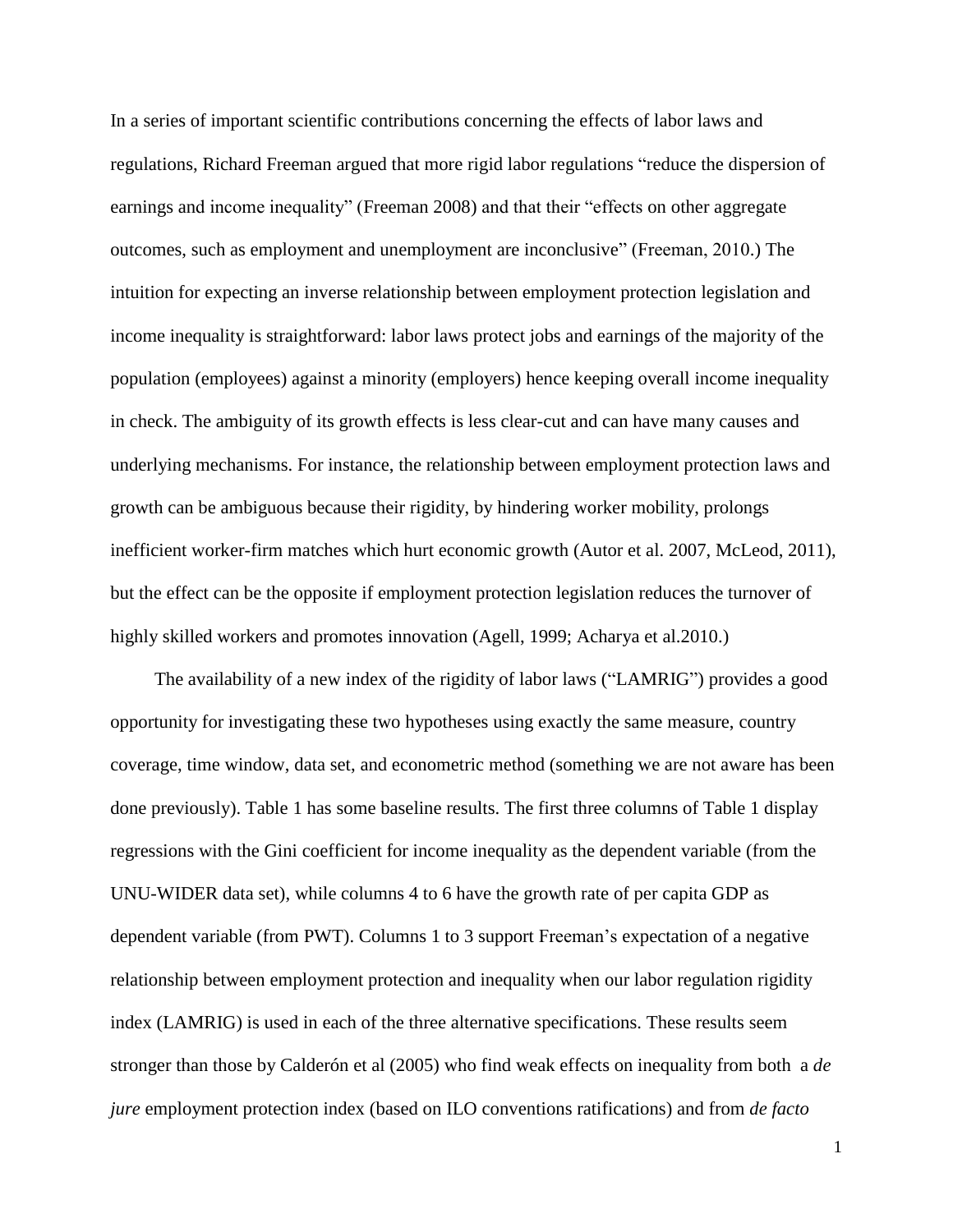employment protection. Column 1 supports this view when only one other control is included, namely, the level of development. Column 2 does the same allowing for non-linearity in the effect of the level of development. In column 3 we add other standard controls such as the share of government expenditures in GDP (as in Calderón et al., 2005) and an index of ethnic fractionalization. While the latter measure seems positively related to income inequality, the addition of these controls does little to weaken the observed negative relationship between LAMRIG and income inequality.

Columns 4 to 6 display the results of adding our LAMRIG index to standard growth regressions. The simplest specification (column 4) suggests an inverse relationship between LAMRIG and growth rates, implying that more rigid employment protection legislation is associated with lower rates of per capita GDP growth. However, columns 5 and 6 show that, when a limited set of standard growth determinants (such as investment and human capital) are taken into account, the estimate changes sign, from negative and significant to positive and insignificant. On this basis we claim that these results with our new broader index of the rigidity of employment protection laws support Freeman (2008, 2010) in that the relationship between employment protection and income inequality is negative but that with economic growth is unstable and inconclusive. Given the vast literature on these subjects and the methodological problems of endogeneity, omitted variables and measurement errors, we stress that these results should only be regarded as tentative. Yet, it is our hope that they will motivate further research.

Indeed, it is our objective for the final paper to extend these baseline results very considerably: it will include a wider range of inequality and growth measures, employment outcomes, human and physical capital and perhaps international technological linkages, as well as a detailed analysis of the Freeman conjecture across regions and per capita income level groupings.

2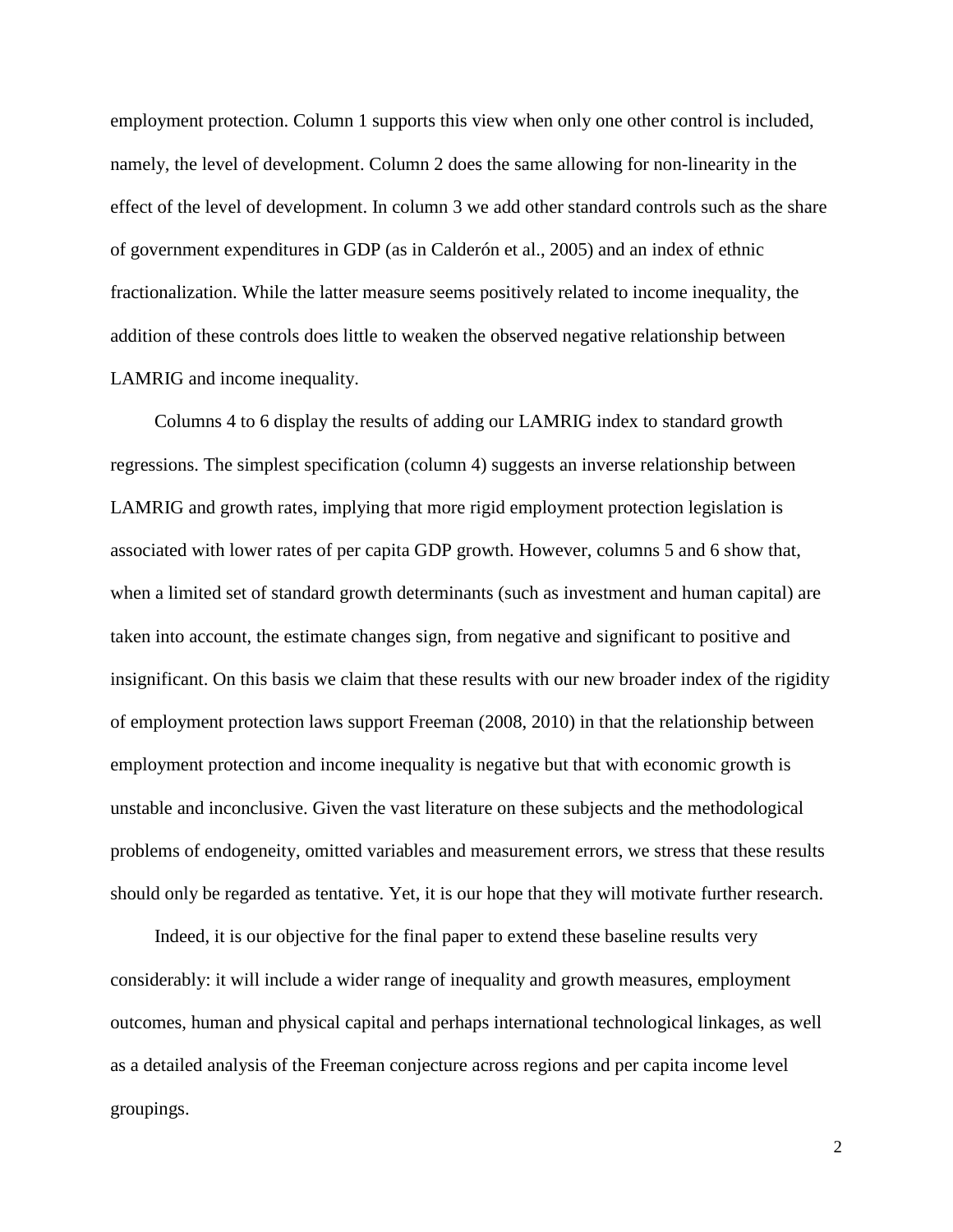#### **References**

- Acharya, V., Baghai, R. & Subramanian, K. (2013). "Labor laws and innovation." *Journal of Law and Economics* 56(4): 997 –1037.
- Agell, J. (1999). "On the benefits from rigid labor markets: Norms, market failures, and social insurance." *Economic Journal* 109: 143-164.
- Autor, D., W. Kerr and A. Kugler (2007), "Does Employment Protection Reduce Productivity? Evidence from US States," *Economic Journal,* 117, F189 - F217.
- Betcherman, G. (2014), "Labor market regulations: what do we know about their impacts in developing countries?" Washington, D.C. Policy Research Working Paper 6819, March 2014.
- Botero, J., S. Djankov, R. La Porta, F. Lopez-de-Silanes & A. Shleifer (2004). "The regulation of labor," *Quarterly Journal of Economics* 119: 1339-1382.
- Calderón, C., Chong, A. & R. Valdés (2005). "Labor market regulations and income inequality: Evidence for a panel of countries," in J. Restrepo, A. Tokman & N. Loayza (eds), *Labor Markets and Institutions*, Santiago: Central Bank of Chile.
- Campos, N. and J. Nugent (2014), "The Dynamics of Employment Protection Legislation in Developing and Developed Countries: A Panel Study, 1960-2004," mimeo.
- Freeman, R. (2008). "Labor market institutions around the world." London, LSE CEP Discussion Paper No 844.
- Freeman, R. (2010), "Labor regulations, unions, and social protection in developing countries: Market distortion or efficient institutions," in D. Rodrik & M . Rosenzweig (eds) *Handbook of Development Economics Volume 5* (Elsevier): 4657-4702.
- Gonzales, C., S. Jain-Chandra, K. Kochhar and M. Newiak (2015), "Fair Play: More Equal Laws Boost Female Labor Force Participation," IMF Staff Discussion Note 15/02.
- Heckman, J. & Pages, C., eds. (2004). *Law and employment: Lessons from Latin America and the Caribbean.* New York: University of Chicago Press.
- MacLeod, B. (2011), "Great expectations: Law, employment contracts, and labor market performance," in O. Ashenfelter & D. Card (eds) *Handbook of labour economics: Vol. 4*, Elsevier. pp 1591-1696.
- NATLEX (2012). International Labor Organization, www.natlex.ilo.org
- Saint-Paul, G. (2000), *The Political Economy of Labour Market Institutions*, Oxford: Oxford University Press.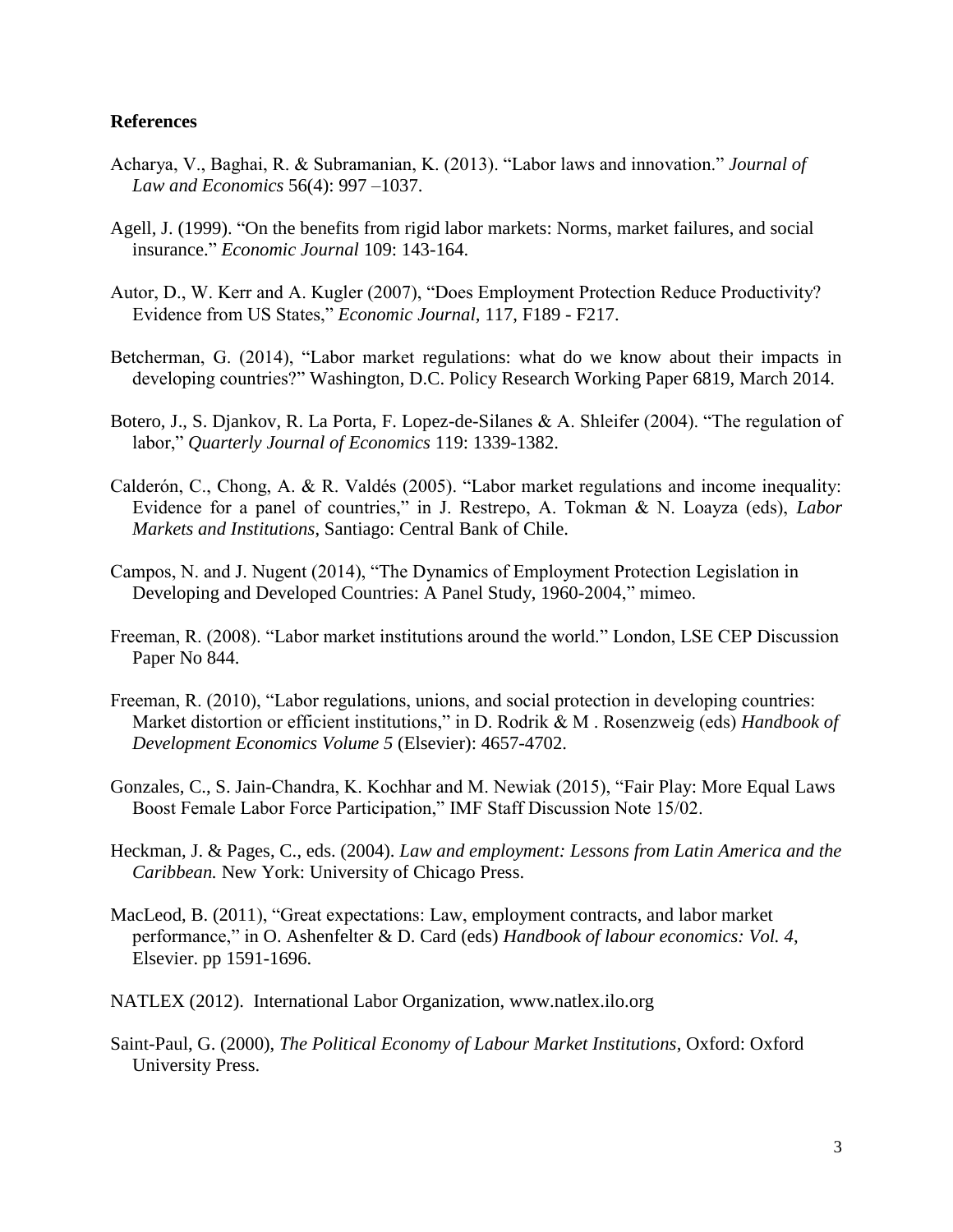|                                                                                                                                                                                                                   | Income inequality<br>(Gini coefficient) |                        |                        | Per capita GDP<br>growth rates |                                       |                                       |  |
|-------------------------------------------------------------------------------------------------------------------------------------------------------------------------------------------------------------------|-----------------------------------------|------------------------|------------------------|--------------------------------|---------------------------------------|---------------------------------------|--|
|                                                                                                                                                                                                                   | (1)                                     | (2)                    | (3)                    | (4)                            | (5)                                   | (6)                                   |  |
| Lag gini                                                                                                                                                                                                          | $0.693***$<br>[0.0652]                  | $0.734***$<br>[0.0647] | $0.557***$<br>[0.0783] |                                |                                       |                                       |  |
| Log per capita GDP                                                                                                                                                                                                | 0.106<br>[0.461]                        | $-6.289$<br>[4.992]    | $-6.955$<br>[4.813]    |                                |                                       |                                       |  |
| Log per capita GDP Squared                                                                                                                                                                                        |                                         | 0.421<br>[0.294]       | 0.370<br>[0.287]       |                                |                                       |                                       |  |
| <b>LAMRIG</b>                                                                                                                                                                                                     | $-2.353**$<br>[1.079]                   | $-2.966**$<br>[1.279]  | $-3.195***$<br>[1.195] | $-0.413**$<br>[0.183]          | 0.204<br>[0.172]                      | 0.165<br>[0.160]                      |  |
| Log Human Capital                                                                                                                                                                                                 |                                         | 0.445<br>[2.208]       | 4.310*<br>[2.359]      |                                | 0.398<br>[0.388]                      | $-0.0270$<br>[0.369]                  |  |
| Government share of GDP                                                                                                                                                                                           |                                         |                        | 0.0311<br>[0.0373]     |                                | $-0.0158$<br>[0.0117]                 | $-0.0135$<br>[0.0116]                 |  |
| Ethnic fractionalization                                                                                                                                                                                          |                                         |                        | 36.91***<br>[11.42]    |                                | $-1.263**$<br>[0.536]                 | $-0.887*$<br>[0.533]                  |  |
| Initial per capita GDP                                                                                                                                                                                            |                                         |                        |                        | $-0.390***$<br>[0.111]         | $-1.010***$<br>[0.190]<br>$0.0862***$ | $-0.872***$<br>[0.178]<br>$0.0659***$ |  |
| Investment                                                                                                                                                                                                        |                                         |                        |                        |                                | [0.0212]                              | [0.0184]<br>$-1.410***$               |  |
| Africa dummy<br>Latin America dummy                                                                                                                                                                               |                                         |                        |                        |                                |                                       | [0.523]<br>$-0.588*$                  |  |
| Asia dummy                                                                                                                                                                                                        |                                         |                        |                        |                                |                                       | [0.357]<br>1.469***                   |  |
|                                                                                                                                                                                                                   |                                         |                        |                        |                                |                                       | [0.393]                               |  |
| Constant                                                                                                                                                                                                          | $15.31***$<br>[5.494]                   | $51.57***$<br>[16.54]  | 31.85*<br>[18.30]      | 4.474***<br>[0.854]            | $7.142***$<br>[1.205]                 | 7.179***<br>[1.161]                   |  |
| Observations                                                                                                                                                                                                      | 560<br>123                              | 560<br>123             | 458<br>85              | 791<br>134                     | 641<br>92                             | 641<br>92                             |  |
| Number of countries                                                                                                                                                                                               |                                         |                        |                        |                                |                                       |                                       |  |
| Notes: The dependent variable in columns 1-3 is the Gini coefficient for income inequality (source is the<br>UNU/WIDER database), while the dependent variable in columns 4 to 6 is the growth rate of per capita |                                         |                        |                        |                                |                                       |                                       |  |

| Table 1                                                        |  |
|----------------------------------------------------------------|--|
| The Regulation of Labor, Income Inequality and Economic Growth |  |

GDP (source is PWT 6.2). LAMRIG is our Index of Labor Market Legislation Rigidity. Log per capita GDP is from the Penn World Tables 6.2. Results are reported for an unbalanced panel between 1960 and 2005 (non-overlapping 5-year averages), \*\*\* denotes statistically significant at 1%, \*\* at 5% and \* at 10%.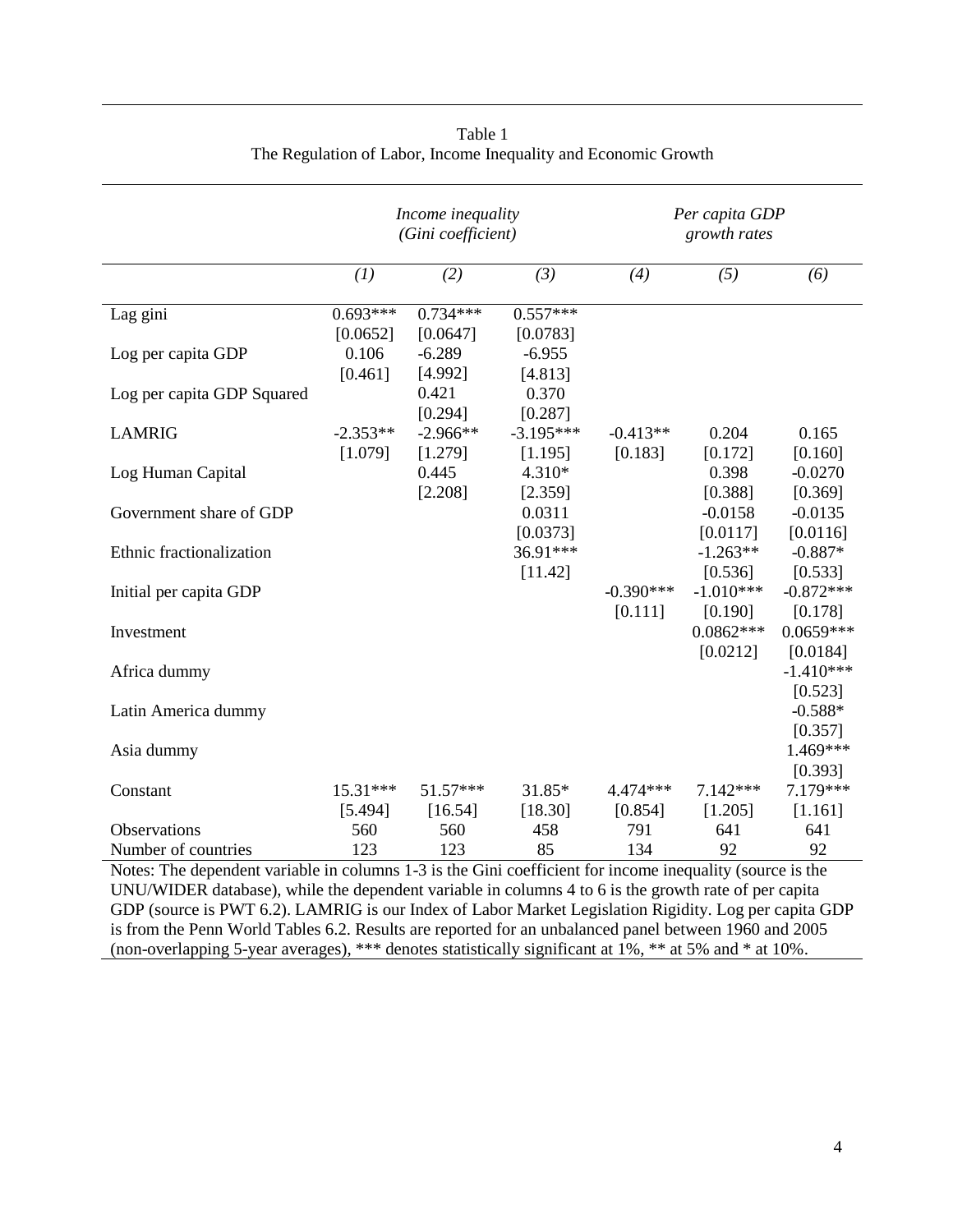### **Appendix:**

l

#### **Constructing an index of the rigidity of labor legislation across countries and over time**

The vast majority of existing indicators of the rigidity of labor market legislation are limited primarily to high-income or OECD economies and use data covering the post-1995 period. Before discussing the construction of a new index that addresses each of these limitations, we briefly review the existing alternative measures.

#### *2.1 Existing measures of labor market legislation rigidity*

As noted in various surveys, e.g., Bertola (2009), Djankov and Ramalho (2009), Freeman (2010) and Betcherman (2014), the availability of EPL indexes over time for countries outside of the OECD and Latin America is very limited. To our knowledge, there are only a few indexes that have reasonable cross-country and over time coverage going back to the late 1960s or beyond.

As noted above, there have been various attempts at empirically capturing differences across countries in collective labor rights based on compliance with ILO Conventions. Forteza and Rama (2006) and Rama and Artecona (2000) create an index of the rigidity of labor market institutions for over 100 countries based on ILO conventions signed by each country. These regulations may affect who is hired but not the extent to which firms can adjust their work force over time. It also has the disadvantage of having practically no variation over time since once a convention has been signed it is extremely unlikely to reverse that decision. Another index is that of Kucera (2002) concerning the rules governing unions and collective bargaining. This measure is also based on sources such as the International Confederation of Free Trade Unions and the US State Department's Country Reports on Human Rights Practices. Kucera's data have been substantially extended by Mosley and Uno (2007) and Greenhill et al. (2009).

Indeed, aside from indexes capturing collective labor rights usually based on ILO Conventions, almost all other indexes, e.g., Blanchard and Wolfers (2001), OECD (2004), Allard (2005a), are confined to developed countries.<sup>1</sup> An exception is the Job Security (JS) Index of Heckman and Pages (2000, 2004) which covers most Latin American and Caribbean countries from the late 1980s to the late 1990s, at intervals a decade apart. Although similar in spirit, the Heckman and Pages (JS) and Allard (EPL) indexes are built up from sources, methods and index aggregation procedures that are by no means identical.<sup>2</sup> More recently, Aleksynska and Schindler (2011) put forward an annual panel data base on labor market regulations based on employment protection legislation, unemployment insurance systems and minimum wage regulations for 91 developed and developing countries, but again mostly from only the 1990s onwards.

Clearly, no single index can reflect all relevant labor market institutions (such as wage flexibility, team production, social dialogue, pension plans, and workers use of the courts) that

<sup>&</sup>lt;sup>1</sup> These built upon earlier studies such as Lazear (1990), Grubb and Wells (1993), and Nickell (1997.) For further labor rigidity-related indexes focusing on high-income (developed) countries see the work on the LABREF data base at the European Commission, Bassaini et al (2009), and Apaia et al (2007), Deakin et al (2007), Autor et al. (2009), Acharya et al. (2013), and Griffiths and Macartney (2014).

<sup>&</sup>lt;sup>2</sup> The JS index is defined as the discounted value of dismissing a worker at an expected future date based on the likelihood and costs of dismissal implied by the labor laws and regulations (excluding the costs of court actions).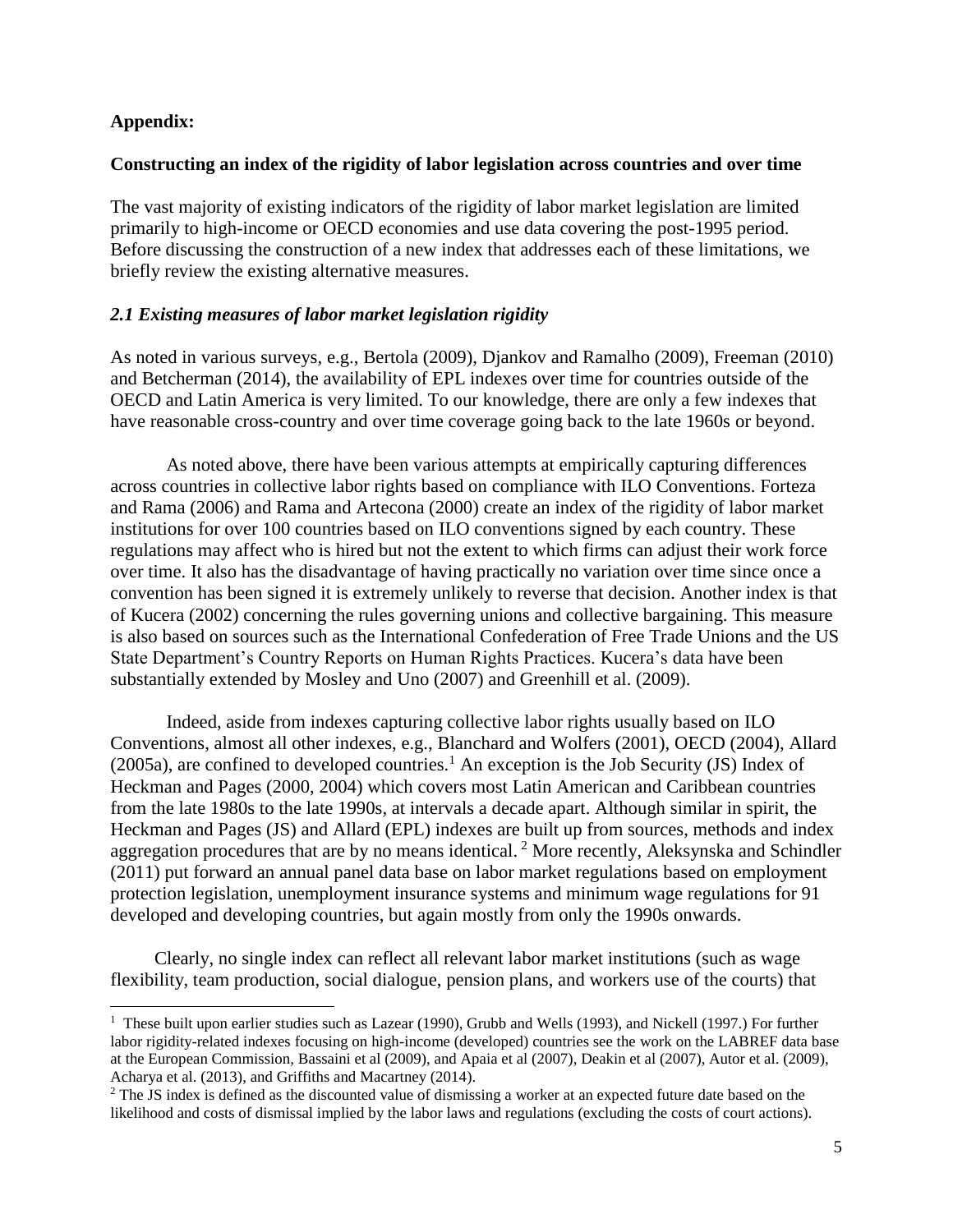one might think could exercise influence on various political economy outcomes (Freeman 2010). Although each of the indexes above captures important dimensions of the restrictiveness of labor laws and regulations for firms, as shown by Addison and Teixeira (2003), the various aggregate indices that have arisen are not always highly correlated and their application has sometimes resulted in contradictory findings.

### *2.2 Constructing a new index of labor market legislation rigidity*

In what follows, we describe the construction of LAMRIG, our index of labor market legislation rigidity. In its construction, we use the same detailed content analysis method proposed by  $BDLLS<sup>3</sup>$  for 85 countries in the late 1990s and apply it to the labor laws found in NATLEX and other sources.

NATLEX is the most comprehensive and exhaustive depository of labor laws available today. It is fully and freely accessible on-line (at http://natlex.ilo.org). NATLEX is a database of national labor, social security and related human rights legislation maintained by the ILO's International Labour Standards Department (note that the technical development of NATLEX was undertaken with funding provided by the United States Department of Labor.) The entries in NATLEX provide abstracts of legislation which are indexed by subject classifications (where possible, the full text of the law or a relevant electronic source is linked to the record.) NATLEX contains over 80,000 laws from 196 countries and over 160 territories from 1946 onwards.<sup>4</sup> In the construction of LAMRIG, we focused on the entries from the following categories (subcategories in parenthesis) from the NATLEX depository: (a) Conditions of work ("Hours of work, weekly rest and paid leave"), (b) [Employment security, termination of employment,](http://www.ilo.org/dyn/natlex/natlex_browse.subject?p_lang=en&p_classification=10) (c) [Conditions of employment](http://www.ilo.org/dyn/natlex/natlex_browse.subject?p_lang=en&p_classification=12) ("Labor [contracts"](http://www.ilo.org/dyn/natlex/natlex_browse.subject?p_lang=en&p_classification=12.01), ["Wages"](http://www.ilo.org/dyn/natlex/natlex_browse.subject?p_lang=en&p_classification=12.02) and ["Personnel management"](http://www.ilo.org/dyn/natlex/natlex_browse.subject?p_lang=en&p_classification=12.03)) and (d) [General provisions](http://www.ilo.org/dyn/natlex/natlex_browse.subject?p_lang=en&p_classification=01) (*"*Labor codes, general labor [and employment acts"](http://www.ilo.org/dyn/natlex/natlex_browse.subject?p_lang=en&p_classification=01.02)). The information from the laws identified under each of these categories was then used to construct a measure consistent with the BDLLS Employment Laws index in covering "alternative employment contracts," "cost of increasing hours worked," "cost of firing workers," and "dismissal procedures."

Although we drew on information from each of these four dimensions, we report only a single aggregate index of rigidity of overall employment protection legislation. This is because we found that missing or ambiguous information at the component level contribute to measurement errors at the component level and that changes in the components often offset each other, making the aggregate more reflective of overall changes.

In constructing LAMRIG we use the detailed content method and the following step-bystep procedure. In step 1 we compiled all the information from the four categories listed above from NATLEX for around year 1997 and map these into the Employment Laws Index for the BBDLS' original 85 countries for 1997. In other words, our first step is to establish and understand the link between the laws in NATLEX and the coding they were given in the

l

<sup>&</sup>lt;sup>3</sup> The original version of the Employment Laws Index published in BDLLS Employment Laws Index was presented in Djankov et al (2003). It has been presented on different scales in different versions of their work.

<sup>4</sup> The World Law Guide (LEXADIN at www.lexadin.nl) was also consulted. Whenever neither NATLEX nor

LEXADIN contained a seemingly relevant law or at least sufficient information to compare it with that of another year for the same country, we resorted to separate searches for the laws of individual countries (these details are available in the on-line appendix.)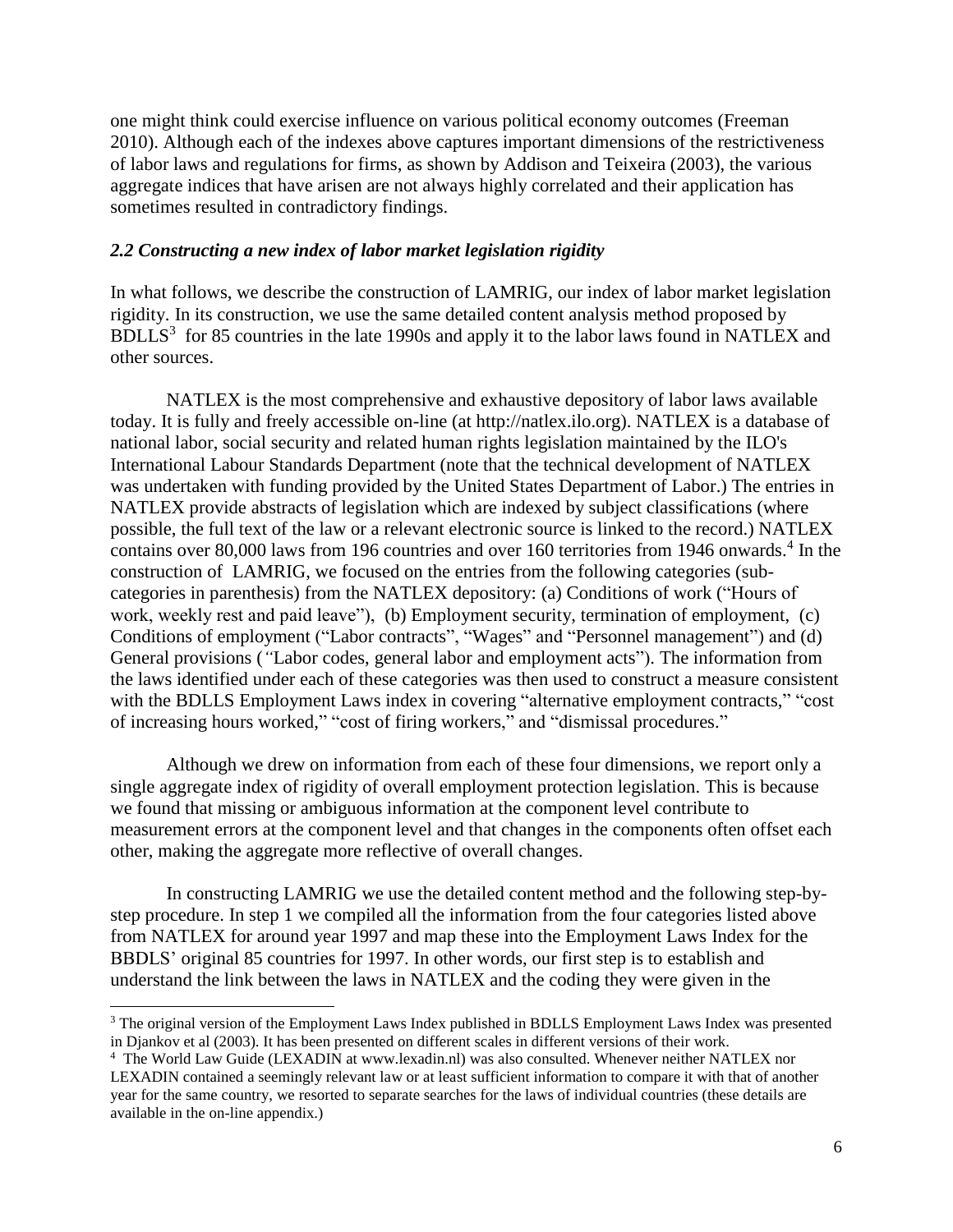Employment Laws Index by BDLLS (2004). In Step 2 we use NATLEX and the BDLLS coding method to extend the BDLLS Employment Laws Index to an additional 60 developing countries (for a total of 145 developed and developing countries); in this step only for the 1995-1999 time period. In Step 3 we use the information in NATLEX (and to a lesser extent LEXADIN and country-specific sources of employment regulations) for years before 1997 and then again after 1997 until 2005 using the same mapping and coding established in the first two steps. When we cannot find any other or new labor law between years we leave the value of the index unchanged.

We subjected the individual country indexes to various cross-validations. For instance, we check whether or not the relevant portions of LAMRIG diverge from the indexes of Heckman and Pages (for LAC since the late 1980s), Blanchard-Wolfers and Allard (for OECD since 1960), Deakin et al. (2007) and Anderson et al. (2012) (for smaller subsets of countries), the World Bank's *Doing Business* indicator of labor market rigidity beginning in 2003, and other individual country studies. It is also worth noting that the five-year time window we use minimizes the potential for such discrepancies because most disagreements among other sources originate from different preferences in terms of when a law was proposed, enacted or fully implemented. The end result is an unbalanced panel of scores on the aggregate LAMRIG index for well over 130 countries measured as 5-year averages from 1950-54 through 2000-04 wherever possible. Each country's score is constructed using the same subcomponents as in BDLLS. As with BDLLS, the scores on LAMRIG range from 0 to 3.5, with higher values reflecting more rigid employment protection legislation.<sup>5</sup> For some five-year periods LAMRIG covers as many as 145 countries.

Two important points should be made. The first refers to whether an increase in the index should be considered desirable (a "reform") or undesirable. Views on this have varied not only between employer and labor groups but also among different professional analysts according to their measured or perceived effects (e.g., Eichhorst et al. 2007, Freeman 2010, Acharya et al., 2013, Bertola, 2014). Still others (Agell, 1999, Boeri et al., 2000, Nicoletti et al., 2000) have stated that this determination should be seen as more complex, e.g., depending on the identity and magnitude of other market imperfections, regulations and so on.

Since LAMRIG is a *de jure* index because of weak and more varying enforcement and rule compliance in developing countries, the second point is that the differences between the letter of the law and its implementation in practice (de facto) may be larger in developing than in developed countries and may also vary over time. When the gap between de jure and de facto regulations is high, informality is likely to be high and vary along the business cycle (Loayza and Rigolini, 2011). Greenhill el al. (2009), however, show that differences between labor laws and labor practices (regarding their effects on the international diffusion of labor rights) are less marked than one would expect, that is, the effects from enforcement (*de facto*) seem to be quantitatively smaller but not qualitatively different (from *de jure*).

## *2.3 Selected Country Examples of LAMRIG*

 $\overline{a}$ 

In this sub-section, we try to demonstrate that variations over time and across countries in our index of employment protection legislation generally accord with expectations.. Figure 1 shows

<sup>5</sup> The minimum values of LAMRIG are for Australia in the 1960s, and its maximum values are for Spain in the 1980s and 1990s.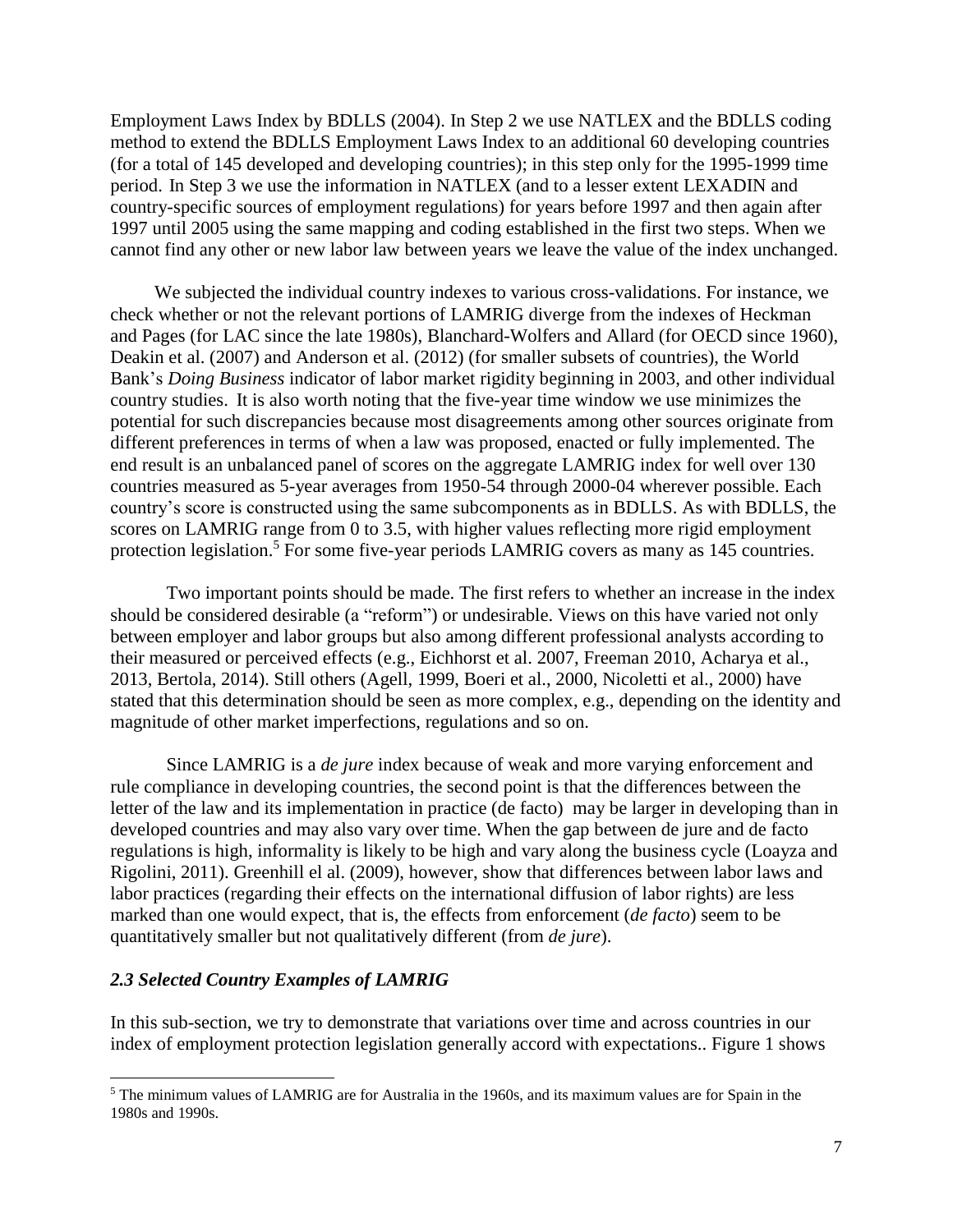the time paths of LAMRIG scores from the early 1960s to 2005 in five year averages for 10 different countries. We start in Figure 1a with the Portugal and New Zealand comparison extensively discussed in BDLLS (2004). Specifically, BDLLS (2004) pointed out that New Zealand and Portugal were similar in a number of respects including income per capita (in the late 1990s) but differed in their legal traditions, i.e., New Zealand's legal system being based on English Common Law and Portugal's on French Civil Law. BDLLS used this comparison to illustrate the aforementioned legal origins hypothesis that French Civil Law (and Socialist law) was associated with greater rigidity (of labor laws) than the English Common Law tradition. While in the 1995-9 period (on which BDLLS concentrated) the gap between the two countries was large, 2.43 for Portugal but slightly less than 0.5 for New Zealand, in the early 1960s the gap between the two countries was negligible.<sup>6</sup> Clearly, if 1960-4 scores had been used, this comparison would not have been a good one for illustrating the power of the legal origins theory. Although as indicated above one could also argue that the English common law system might offer some dynamic benefits (less rigidity over time), it would seem dubious that Portugal would not have experienced these benefits when its rigidity index was as low as New Zealand's.

In order to illustrate differences in the index over time in countries outside the OECD, Figure 1b shows LAMRIG scores for three large developing countries, India, China, and Brazil and Figure 1c shows them for five other smaller countries but in each case with the different countries representing different legal traditions. In Figure 1b the three countries represent English, Socialist and French legal origins, respectively. All three have had LAMRIG scores that were relatively high throughout the period. Socialist law China's LAMRIG started high with a score of 2.0 in the early 1960s but declined to 1.42 by 2000-4.<sup>7</sup> The rapid growth of China with declining LAMRIG scores after 1980 might be considered evidence in favor of Fallon and Lucas' view (1991, 1993) that rigid labor regulations distort the incentives in the labor market and hence are detrimental for growth. Common law India's LAMRIG score started at about 1.5 in the early 1960's (quite high compared to Common law New Zealand's) and hardly changed since. <sup>8</sup> The failure of India's relatively high index to decline might seem surprising to some and also to cast some doubt on the dynamic version of the legal origins theory.<sup>9</sup>Civil law Brazil's LAMRIG started high (like China's) but rose in the late 1980s with the 1988 constitution ,before declining during the reformist Cardoso government and even more so after the ascendance of the Workers Party,<sup>10</sup> suggesting that left or right government orientation may not be such a fundamental determinant of these changes as some believe.

l

<sup>6</sup> The dramatic increase in LAMRIG for Portugal in the late 1960s and 1970s coincides with it transition from a repressive dictatorship under Salazar (which was closely linked to a group of large conglomerate firms) to a more pro-labor dictatorship under Caetano and then in its 1974 revolution to a socialist government (Birmingham, 2003.)

 $<sup>7</sup>$  Actually, the high score of China in the early years was not explicitly due to labor laws but rather to the restrictive</sup> rules governing state enterprises, the Industrial Enterprise Act of 1986 and the Regulation of Private Enterprise Act of 1988. With the 1994 Labor Act, the use of fixed term contract was allowed to a much greater extent and other incentives in labor use were provided to private enterprises which were then being encouraged.

<sup>8</sup> The comprehensive Deakin et al (2007) index is available for five countries since the 1970s. The conclusions for India using their index are similar to the ones using LAMRIG. The political power of India's trade unions would seem to help explain this.

<sup>&</sup>lt;sup>9</sup> Its failure to decline, however, is certainly no surprise to those who have examined India's labor regulations over time (Fallon and Lucas 1991,1993; Saha 2006 and Saha et al 2013)

<sup>&</sup>lt;sup>10</sup> Indeed, the loosening of labor regulations under Brazil's Labor party government came as a considerable surprise to many. For discussions of the Brazilian labor laws and their determinants and effects see Amadeo et al (1995), and Barros and Corseuil (2004).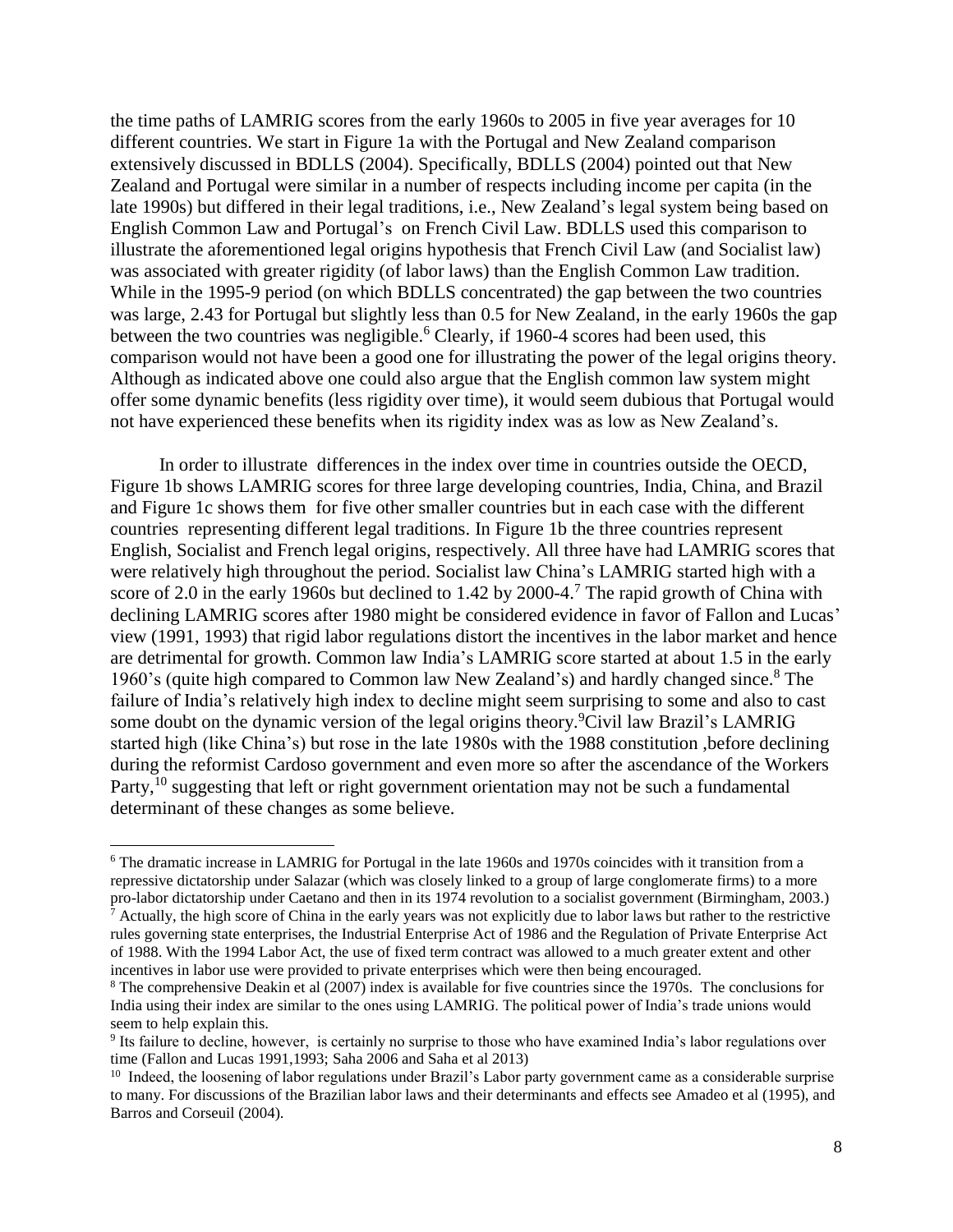Finally, Figure 1c shows LAMRIG in five developing countries from different regions and legal systems: Botswana and Zambia with English common law from Sub-Saharan Africa, Iran and Jordan from the Middle East and the Philippines from Asia (with French civil law). In these countries there are some quite substantial differences in the changes in the rigidity of employment protection legislation over time. Iran and Philippines saw their LAMRIG scores rise quite sharply over time.<sup>11</sup> Jordan's LAMRIG was steady at a relatively high value of 2.7, before falling substantially in 1995-9 and then rising again in 2000-4. Botswana's LAMRIG started low in the 1970s, rose to 1.3 in the 1990s before falling to 1.05. Zambia's LAMRIG scores fluctuate a bit but remain fairly low over the whole period.

In summary, the behavior of LAMRIG over time and across countries indicates that such regulations differ considerably across countries and, more importantly, over time. Indeed, there are cases in which the rigidity of the regulations changed sufficiently over time so as to completely reverse earlier rankings, like those of New Zealand relative to Portugal or that of China relative to Brazil and India. While LAMRIG differences across countries often reflect the low scores for Common Law countries and high ones for French Civil Law and Socialist countries as suggested by BDLLS (2004), this pattern is certainly not universal nor invariant over time. Especially because of the dynamic version of the legal origins thesis, and the possibility that other political and economic factors could also have important influences on labor regulations, further research with more complete data sets on the determinants and effects of employment protection legislation would seem desirable.

l

 $11$  In both cases, these transitions seem to have been related to significant political transitions from extremely authoritarian regimes supportive of large industrial conglomerates under Reza Pahlavi (the Shah), and Ferdinand Marcos, respectively, to regimes of different types but ones more receptive to labor organizations and sympathetic to workers. For Iran see Ladjevardi (1985) and Motavaseli and Ghasemi (2006). Similarly, for Jordan see Saif and El-Rayyes (2010) and for the Philippines see Villegas (1968) and Sicat (2004.)